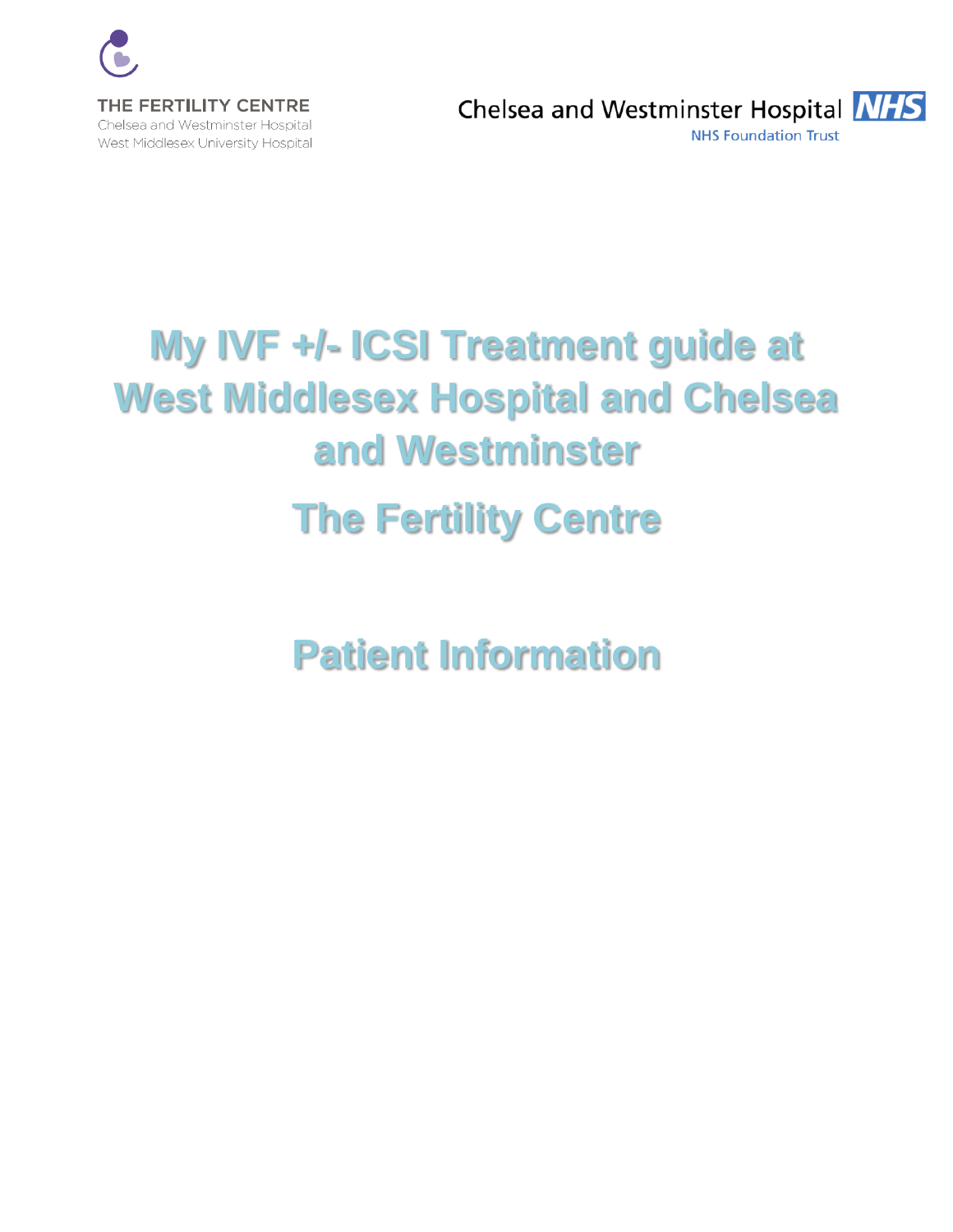

**NHS Foundation Trust** 

Thank you for choosing the West Middlesex Hospital and the Fertility Centre at Chelsea and Westminster Hospital. In this leaflet we explain what to expect in advance of and during your treatment with us.

#### **What must happen before you start treatment (please note all steps are mandatory)**

Before you start treatment you must have gone through the following steps:

- You have/had your first consultation with one of the doctors here and your clinical history was recorded.
- You have/had some tests organised and the results were reviewed during a follow-up consultation\*. The factors affecting your chances of conception were reviewed and explained to you and you were given a prognosis (chance of success), which is individual to you.
- Your options for treatment were discussed.
- You opted and agreed with the doctor to have IVF (with or without ICSI).
- The doctor decided which protocol (including drug and dose) you are going to follow and any special amendments to suit your individual case.
- You must have had an AMH blood test and a pelvic ultrasound completed before booking a nurse consultation. If you have not had your AMH blood test or ultrasound, please call the nursing team to organise this.
- Male partners using their sperm for treatment must have done a semen analysis **at Chelsea and Westminster Fertility Centre** prior to starting treatment.

\*please bring results of previous fertility investigations to your initial appointment with the Doctor.

If the above steps have not happened, then you are not ready at this stage to proceed to treatment and we would recommend that you make an appointment to see a doctor.

#### **Please take time to read through the rest of this leaflet carefully.**

If you are still unclear about your diagnosis, prognosis, treatment options, treatment plan and protocol for treatment, please book a follow-up consultation with the doctor again to go over it once more as fertility treatment is most effective when you fully understand what to expect throughout the process. Please do not proceed any further if you are still not clear about the plan. After reading this leaflet, if you are satisfied and happy that you understand the plan, you need to proceed to the following steps:

### **Step One: Registration**

If you have had any appointments in the Fertility Centre with a doctor or nurse you will already be registered with us. If you are not already registered with the Fertility Centre as a patient, you need to register before you start treatment. You can get a registration form from reception and any changes during your treatment can be highlighted at reception or directly to our administration team. We do require both partners to be registered within the Fertility Centre so please ensure your partner is also registered. Please note your registration details must match your passport.

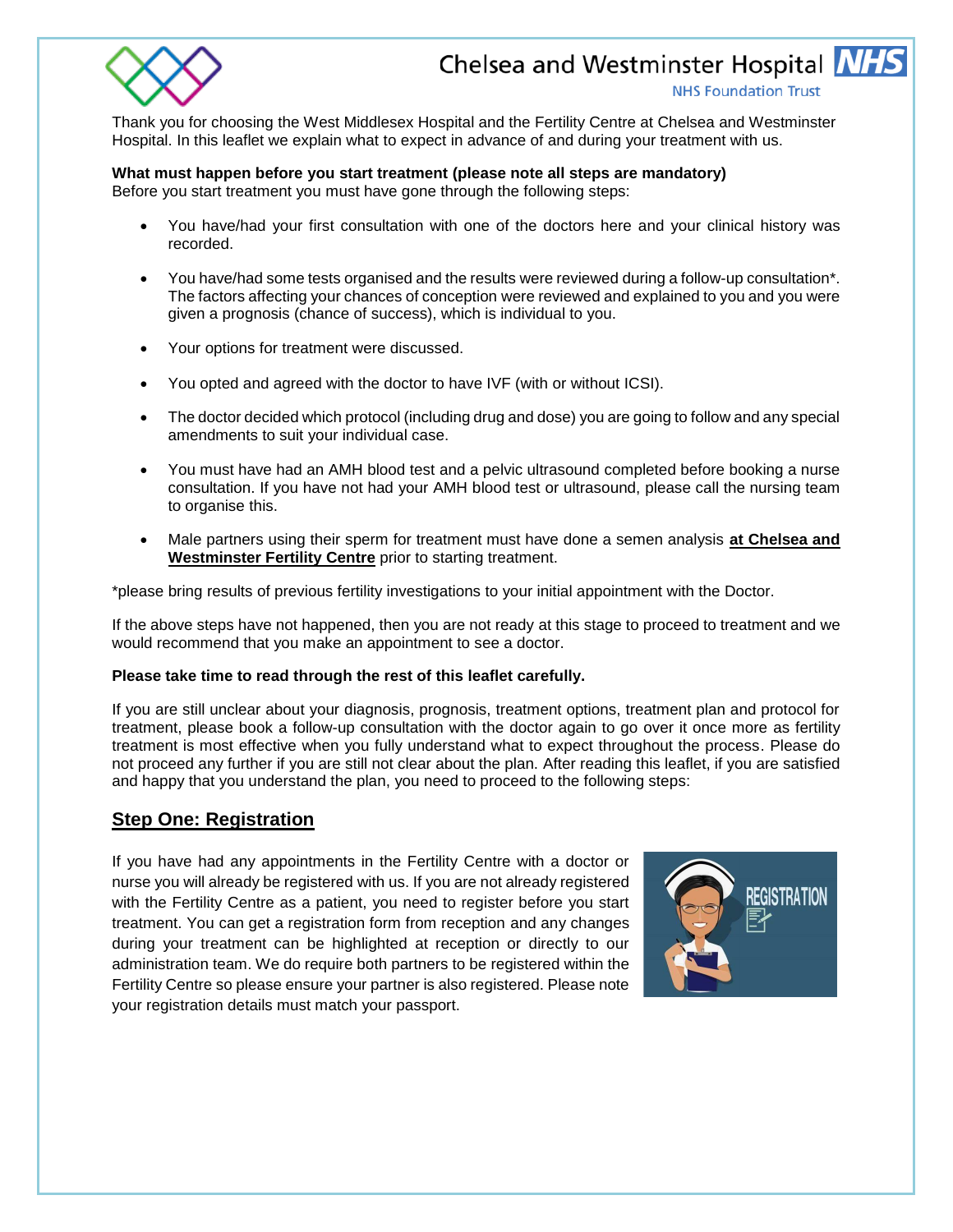

**NHS Foundation Trust** 

#### **Step Two: Book a nurse consultation**

Once you have completed all of step one, call the administrative team on 0203 315 8585 and request an appointment to see a nurse for a "**West Middlesex nurse consultation**". For private patients, in order to obtain confirmation of booking, the Fertility Centre will require the full cycle payment to confirm your appointment, please refer to our price list for further information. Both you and your partner must attend this meeting.

You will receive an email from the administration team with instructions of how to prepare for this appointment, this email will include consent forms that need to be completed in full prior to your appointment. You cannot start treatment before seeing the nurse as there are some very important details and information that must be discussed before you start your medication. Undertaking fertility treatment is a large commitment for any couple, this appointment is crucial in working through the practical elements of your treatment including gaining informed consent for all your consent forms and the nurse will advise on when to start your medication/ how to plan your cycle.

Please note that you will not be able to book in for a Nurse consultation until after your Doctor consultation. Due to clinic capacity and waiting times there might be up to short delay between your initial consultation and your Nurse Consultation. You will need to ensure that you have read this literature in advance of this appointment with the nurse.

#### **The nurse consultation will last approximately 60 minutes and will cover practical issues such as:**

- To provisionally schedule your treatment date and confirm provisional scan dates
- The nurse will show you how to administer your medication and equip you with teaching literature and visual media to take home.
- To go through your consent forms which you have completed and brought with you, ensuring that you have fully understood everything you have signed.
- To check that you and your partner have done all necessary blood tests for infectious screening as required legally by the Human Fertilization and Embryology Authority (HFEA) and/or give you request forms to get the tests done.
- To book an endometrial scratch or other procedure that has been planned for you by the doctor.
- To be given a price list and made aware of what to expect and associated costs.

It is important to understand that the nurse will not discuss with you medical decisions regarding your treatment or fertility test results (including information you have been provided by other healthcare professionals or research). This should have been done when you saw the doctor, if you do require this then you will need to make an appointment to see your doctor.

The most important element of fertility treatment is an understanding of the process, your diagnosis and treatment plan. If you are unclear about any of these elements then you need to make an appointment to see your doctor as we need to ensure that you are fully consented prior to commencing treatment. If you need to see the doctor then this will be charged in line with the price list.

#### **The forms that you must complete prior to the nurse consultation**

The nurse will go through consent forms with you both ensuring you have fully understood all aspects and ensure these forms are filled in correctly. Forms include:

- 1. welfare of the child (for both partners)
- 2. HFEA forms for egg and sperm use
- 3. consent to disclosure (for both partners)
- 4. consent to IVF
- 5. consent to ICSI if necessary (please refer to the patient information on ICSI)
- 6. consent for legal parenthood if using donor sperm or eggs for both partners (please refer to the patient information on legal parenthood)

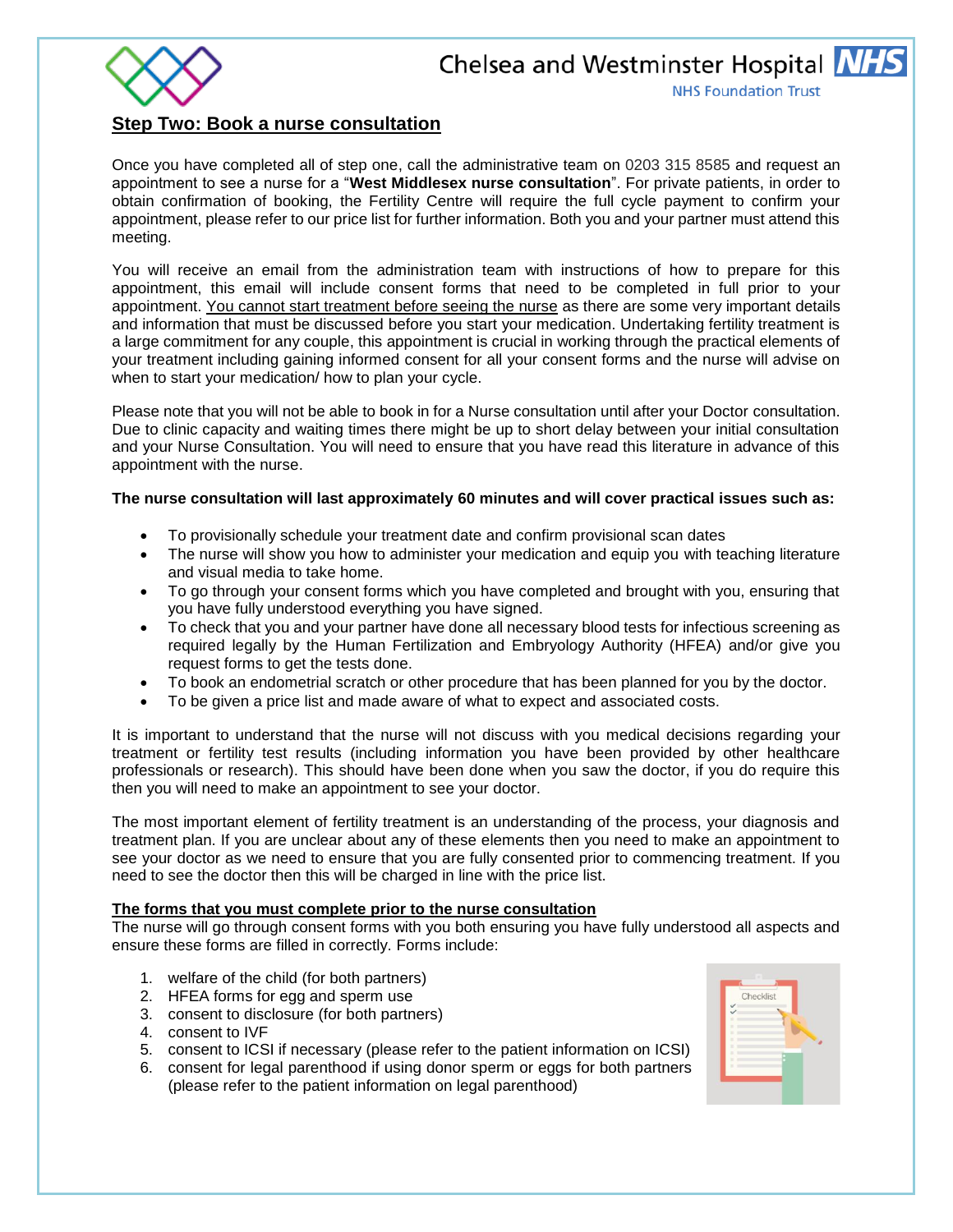

#### **YOUR INFECTIOUS SCREENING**

All fertility units are legally obliged to have up-to-date records of sexual health screening (**within 3 months** of egg collection for new patients and 2 years for existing patients) for both partners. These include: Hepatitis B core antibody, Hepatitis B surface antigen, Hepatitis C and HIV.

If you have already done these tests elsewhere, you will need to bring official laboratory copies of the results to the nurse consultation for filling in your hospital records. It is your responsibility to provide this information and to ensure it is in date, treatment cannot proceed without the results of this screening. If screening results are not available at your nurse consultation you will need to pay to have them done on the day (if you are self-funded), or be referred back to your GP to have this screening completed before you commence your treatment.

#### **Please note: you will NOT have an egg collection if all the test results are not up-to-date–this is a legal requirement by the HFEA. Screening includes:**

- Hepatitis B surface antigen for both
- Hepatitis B core antibody for both
- Hepatitis C antibody for both
- HIV 1, 2 antibodies for both
- Rubella immunity test (IgG) for the female partner.

Please note that for Hepatitis B we need both the core antibody (HBcAb) and the surface (or Australian) antigen (HBAsAg). GPs occasionally test only for the Hep B surface antigen, but not the Hep B core antibody. Conversely, sometimes they test for the surface antibody and not the surface antigen. Please check that you have all the test results we need. If you are unsure please liaise with the fertility nurses–if required a nurse can perform the necessary blood tests in the Centre (these are chargeable).

#### **YOUR PRESCRIPTION**

You need to ensure that you have the drugs that you require for treatment. This does mean that you need to plan ahead of each scan appointment to ensure you have sufficient drugs.

The nurse will give you a prescription signed by one of our doctors. For private patients full payment upon receipt of the prescription will need to be made via card to our receptionists, the prescription can then be fullfilled at the hospital pharmacy. The pharmacy is open the following hours:

#### Monday-Friday 9:15am-5:30pm

Unfortunately if you require medications outside of the opening hours (e.g. over a Bank Holiday weekend) then it would be unlikely that we would be able to help you. Therefore it is important that you plan ahead and record how much medication you have remaining.

**Please check your medications before your scan appointments and highlight any requirements at that appointment to avoid running out of medications.** 

### **Step Three: The active phase of the treatment**

What happens after meeting the nurse depends on the protocol that you are going to follow. The Doctor will have made an individualised plan for you, deciding which treatment protocol is most appropriate. The most commonly used protocols are the antagonist protocol and the long agonist protocol. The Doctor will advise you which protocol you need to follow.

**You will have all your scans and doctors appointments at West Middlesex Hospital unless told otherwise. The egg collection and embryo transfer will be done at Chelsea and Westminster.**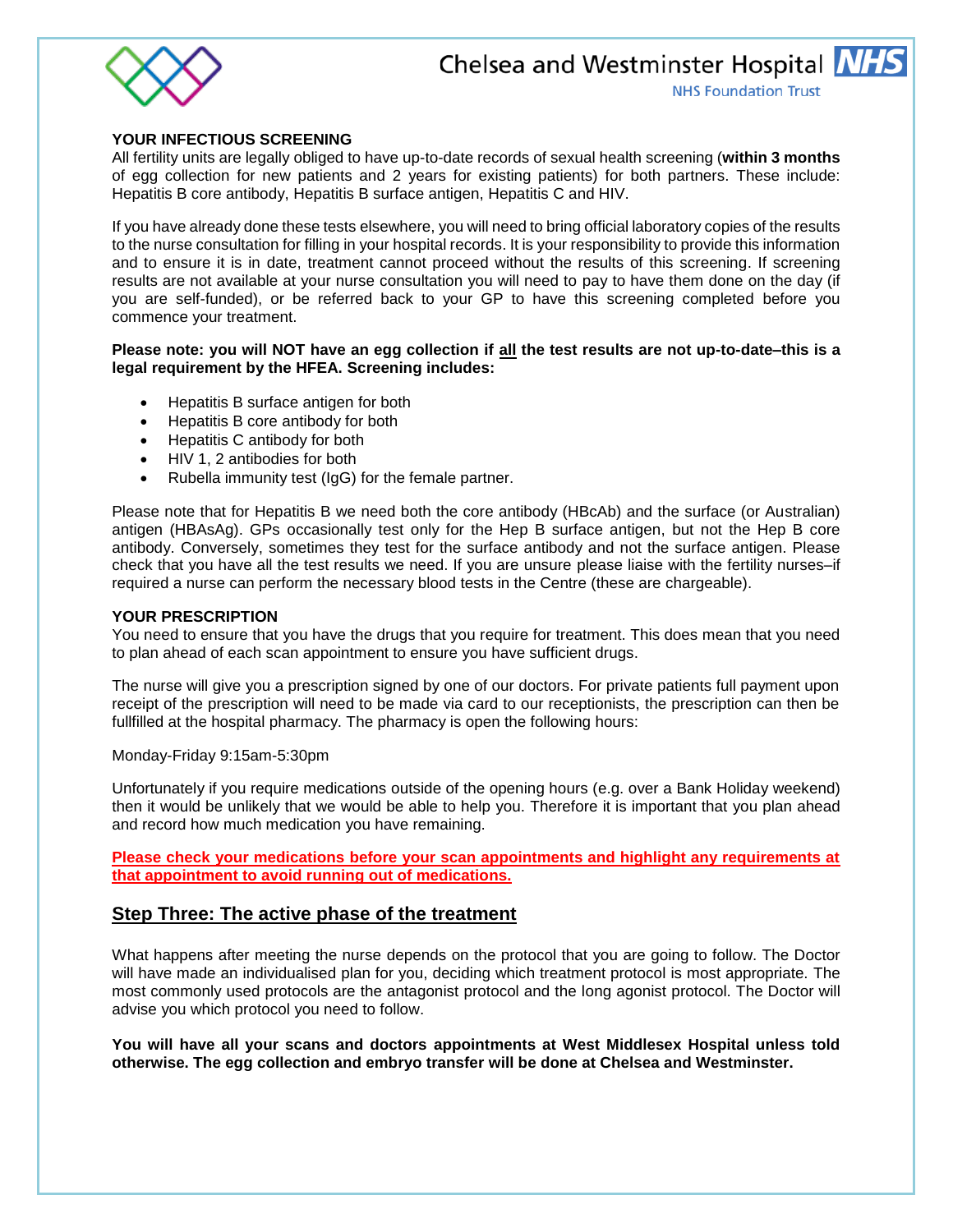

#### **Antagonist (or Short) protocol**:

- You need to call the Unit as soon as your period starts and book a scan for day 2 or 3 of your period. The number to call is 0203 315 8585, it is called a "stimulation-start scan". The scans are performed by the sonographer or a Doctor in the Womens Day Unit, between the hours of 9am-11am on Monday, Wednesday and Friday.
- The purpose of the first scan is to ensure that we have a good baseline from which to start ovarian stimulation. After the scan the nurses will advise whether you can start treatment or you may be called later that afternoon after discussion with the Consultant. If we identify any issues, such as a large ovarian cyst or an endometrial polyp, we may need to postpone the treatment for another cycle or advise that you make an appointment with the doctor.
- Following your first scan we will start ovarian stimulation injections at a dose that will be tailored specifically to you (either Gonal F, Bemfola, Menopur or Meriofert). The purpose of these stimulation injections is to facilitate the growth of eggs. The nurse will have shown you how to administer your medication and equip you with teaching literature and visual media to take home but should you need a refresher please ask your nurse during this appointment.
- You will need to have a second scan, and sometimes a blood test, usually around 5 days after starting ovarian stimulation. At this stage we will assess the ovarian response and may adjust the dose of the medication. **We will also start a second daily injection, which will be Fyremadel.**  The purpose of the second injection is to make sure you do not ovulate (release an egg) until we collect your eggs.
- You will need to carry on doing **both** injections daily (at the same time each evening preferably between 6pm and 8pm) and we will arrange for you to have more scans and blood tests to monitor the ovarian response. The nurse will discuss these results with the Consultant in the afternoon. The nurses will call you in the afternoon to give you further instructions if necessary (e.g. dosage change). Usually after 10-12 days of injections you are ready for egg collection.
- There is an injection called Ovitrelle, which triggers the final maturation of the eggs prior to egg collection–an alternative drug to Ovitrelle may be used. The nurse will call you to give you a precise time to administer this injection, which is usually between 8pm and 11pm. Typically 36 hours later we perform the vaginal egg collection procedure. Sometimes we may use an alternative drug to Ovitrelle.
- **You will not have any more injections after taking Ovitrelle. The day of egg collection you need to come to the Fertility Centre at Chelsea and Westminster** having fasted for 6 hours (no food or drink). Your partner needs to accompany you to provide a sperm sample (unless we are using frozen or donor sperm). Your partner will need to abstain from ejaculation for 3-5 days prior to treatment. The nurse will confirm egg collection time with you.
- The egg collection will be conducted under **conscious sedation**, which will be administered by a nurse. You will feel drowsy and comfortable, but not necessarily fall asleep. You need to bring someone with you for this appointment as it would not be safe to travel home unaccompanied, and you will not be able to drive. We would suggest you wear comfortable clothing to get changed into after your procedure so that you are comfortable on your journey home.
- The egg collection will last for 15 minutes on average, and you will go home a couple of hours later. The nurse will give you instructions of what to do after egg collection procedure. The same night you will start using progesterone supplements, usually Cyclogest pessaries. You will insert one pessary rectally on the same day as the egg collection and two a day rectally from the following day. You will be able to use them vaginally, should you wish, after the embryo transfer.
- You will be contacted by the Embryologist before midday the next day, to find out if any eggs have fertilised and how many embryos you have. The Embryologist will let you know when to come for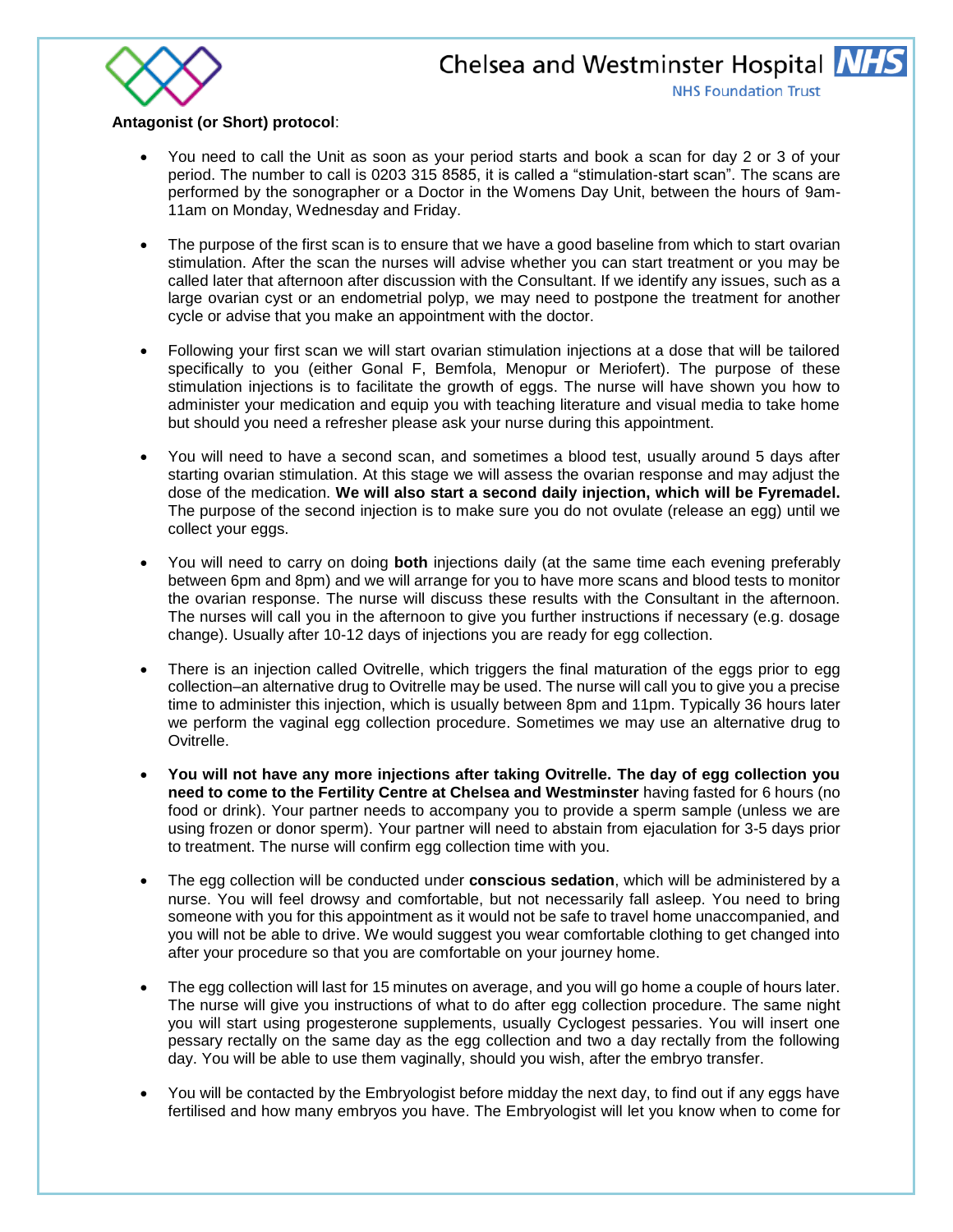

**NHS Foundation Trust** 

embryo transfer, typically 2 to 5 days later. This will largely depend on the number and quality of your embryos.

 Depending on the number and quality of your embryos you will attend an appointment for an embryo transfer and you must have a full bladder so that we can do a transabdominal scan at the same time. **The embryo transfer will also take place at The Fertility Centre, Chelsea and Westminster**. You will have a brief meeting with the embryologist and they will advise you of how many embryos you have and the quality of your embryos. Also we will advise you how many we would recommend that you transfer. You will make your own decision but you can only put up to 2 embryos if you are up to 39 years old and up to 3 embryos when you become 40. The embryo transfer feels like a smear test and is done by one of the doctors.



- You will carry on using progesterone supplements until the pregnancy test. Usually we recommend a urinary pregnancy test 2 weeks after the embryo transfer procedure. Sometimes we also recommend intramuscular or subcutaneous injections of progesterone and other medication in addition to the vaginal pessaries.
- We do not routinely offer BhCG blood test in the unit. The urine pregnancy test is very accurate, therefore we do not find the BhCG blood test necessary. If you are unsure you may repeat the urine pregnancy test or go to your GP and ask if they are happy to do a BhCG blood test as this is not funded as part of the fertility treatment.
- If the pregnancy test is positive you will need to carry on using vaginal progesterone pessaries and book a pregnancy assessment scan by contacting the Fertility Centre receptionist on 0203 315 8585. This will be around 4 weeks after the positive pregnancy test.
- If the pregnancy test is negative you will need to stop all medication and wait for a period. Sometimes the bleeding starts before the pregnancy test. If it is only slight bleeding, you must carry on with your medication. If it is a heavy period then you should stop medication, as unfortunately this cycle has failed. In which case you will need to book a follow-up consultation with the doctors for a "failed cycle review" no sooner than 2 weeks after the negative pregnancy test. If you do not have a bleed following a negative test and have waited more than 2 weeks, please contact the nursing team for advice.

#### **Long day 21 protocol with Buserelin**

- Start your Buserelin injections 0.5ml subcutaneously (once daily and at the same time each evening) from day 21 of your menstrual cycle. The nurse will show you how to do this at the nurse consultation.
- At the nurse consultation the nurse will book your first treatment scan for approximately 7 to 12 days after your period. If you do not have a scan booked contact the Fertility Centre admin team on 020 3315 8585 to book your first scan. The scans are performed by the sonographer or a Doctor in the Womens Day Unit, between the hours of 9am-11am on Monday, Wednesday and Friday. Continue taking your Buserelin injections.
- The purpose of the first scan is to ensure that we have a good baseline from which to start ovarian stimulation. After the scan the nurses will advise whther you can start treatment or you may be called later that afternoon after discussion with the Consultant. If we identify any issues, such as a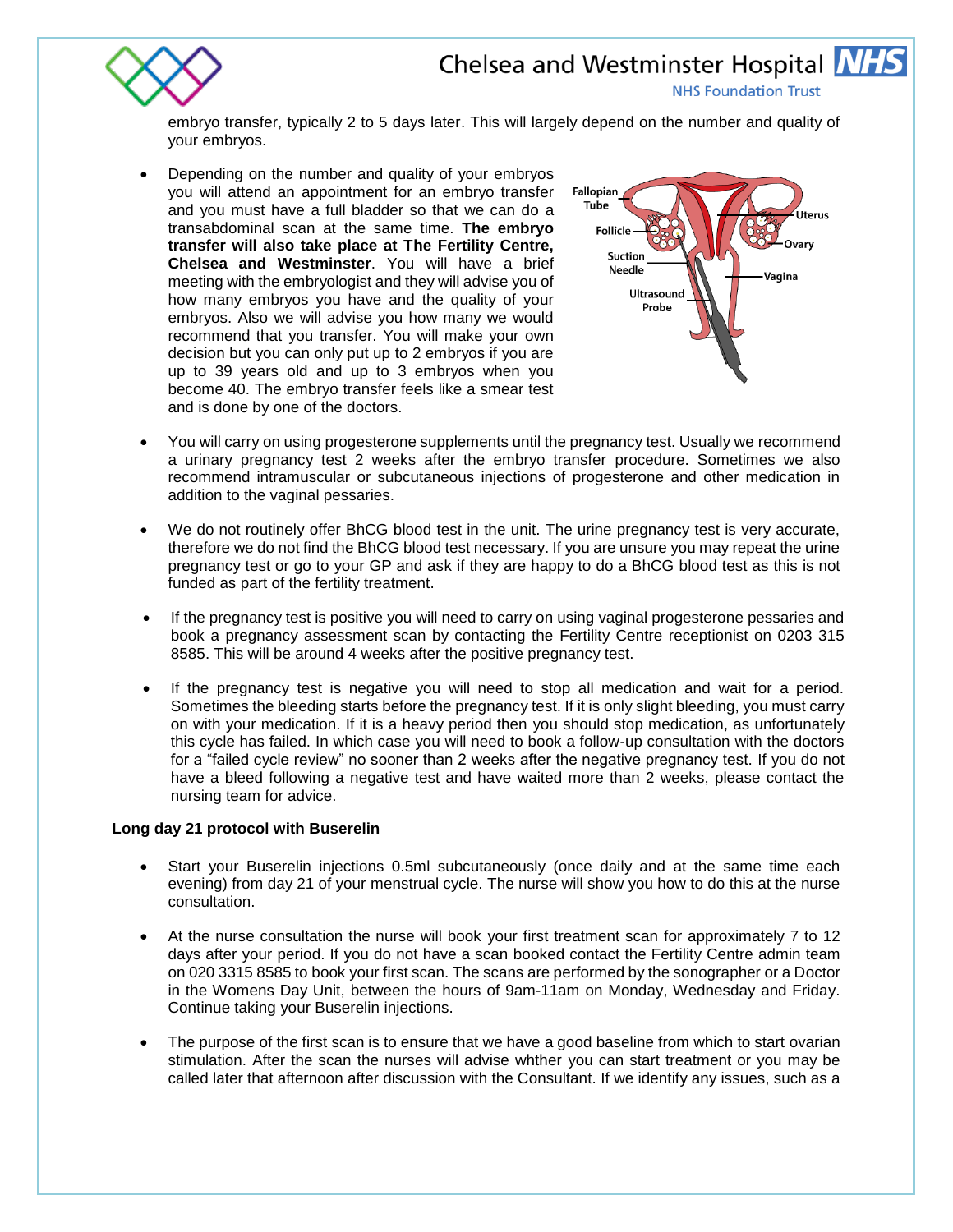

**NHS Foundation Trust** 

large ovarian cyst or an endometrial polyp, we may need to postpone the treatment for another cycle or advise that you make an appointment with the doctor.

- Assuming all is optimal, we will start ovarian stimulation after the first scan, at a dose that will be tailored specifically to you. The purpose of these stimulation injections (either Gonal F, Bemfola, Menopur or Meriofert) is to cause the eggs to grow. The nurse will have shown you how to administer your medication and equip you with teaching literature and visual media to take home but should you need a refresher please ask your nurse during this appointment. You must also continue to take your Buserelin injections as Buserelin will stop you from ovulating (your eggs being released).
- You will need to have a second scan, and occasionally a blood test, usually around 7 days after starting ovarian stimulation. At this stage we will assess the ovarian response and may adjust the dose of the medication.
- You carry on doing **both** injections daily (at the same time each evening preferably 6pm-8pm) and we arrange for you to have more scans and blood tests to monitor the ovarian response. The nurse will discuss these results with the Consultant in the afternoon. The nurses will call you in the afternoon to give you further instructions if necessary (e.g. dosage change). If there is no change you will not be called and should continue all drugs at the same dose. Usually after 10-12 days of injections you are ready for egg collection.
- There is an injection that is called Ovitrelle, which triggers the final maturation of the eggs prior to egg collection. The nurse will call you to give you a precise time to administer this injection, which is usually between 8pm- and 11pm. Typically 36 hours later we perform the vaginal egg collection procedure.
- **You will not have any more injections after taking Ovitrelle. The day of egg collection you need to come to the Chelsea and Westminster Fertility Centre** having fasted for 6 hours (no food or drink). Your partner needs to accompany you to provide a sperm sample (unless you are using frozen or donor sperm). Your partner will need to abstain from ejaculation for 3-5 days prior to treatment. The nurse will tell you exactly what time to come to the Fertility Centre.
- The egg collection will be conducted under **conscious sedation**, which will be administered by a nurse. You will feel drowsy and comfortable, but not necessarily fall asleep. You need to bring someone with you for this appointment as it would not be safe to travel home unaccompanied, and you will not be able to drive. We would suggest you wear comfortable clothing to get changed into after your procedure so that you are comfortable on your journey home.
- The egg collection will last for 15 minutes on average, and you will go home a couple of hours later. The nurse will give you instructions of what to do after egg collection. The same night you will start using progesterone supplements, usually Cyclogest pessaries. You will insert one pessary rectally on the same day as the egg collection and two a day rectally from the following day. You will be able to use them vaginally, should you wish, after the embryo transfer.
- You will be contacted by the Embryologist before midday the next day, to find out if any eggs have fertilised and how many embryos you have. The Embryologist will tell you when to come for embryo transfer, typically 2 to 5 days later. This will largely depend on the number and quality of your embryos.
- Depending on the number and quality of your embyros you will attend an appointment for an embryo transfer and you must have a full bladder so that we can do a transabdominal scan at the same time. **The embryo transfer will take place in the Chelsea and Westminster Fertility Centre.** You will have a brief meeting with the embryologist and they will advise you of how many embryos you have and the quality of the embyros. Also we will advise you how many we would recommend that you put in your womb. You will make your own decision but you can only put up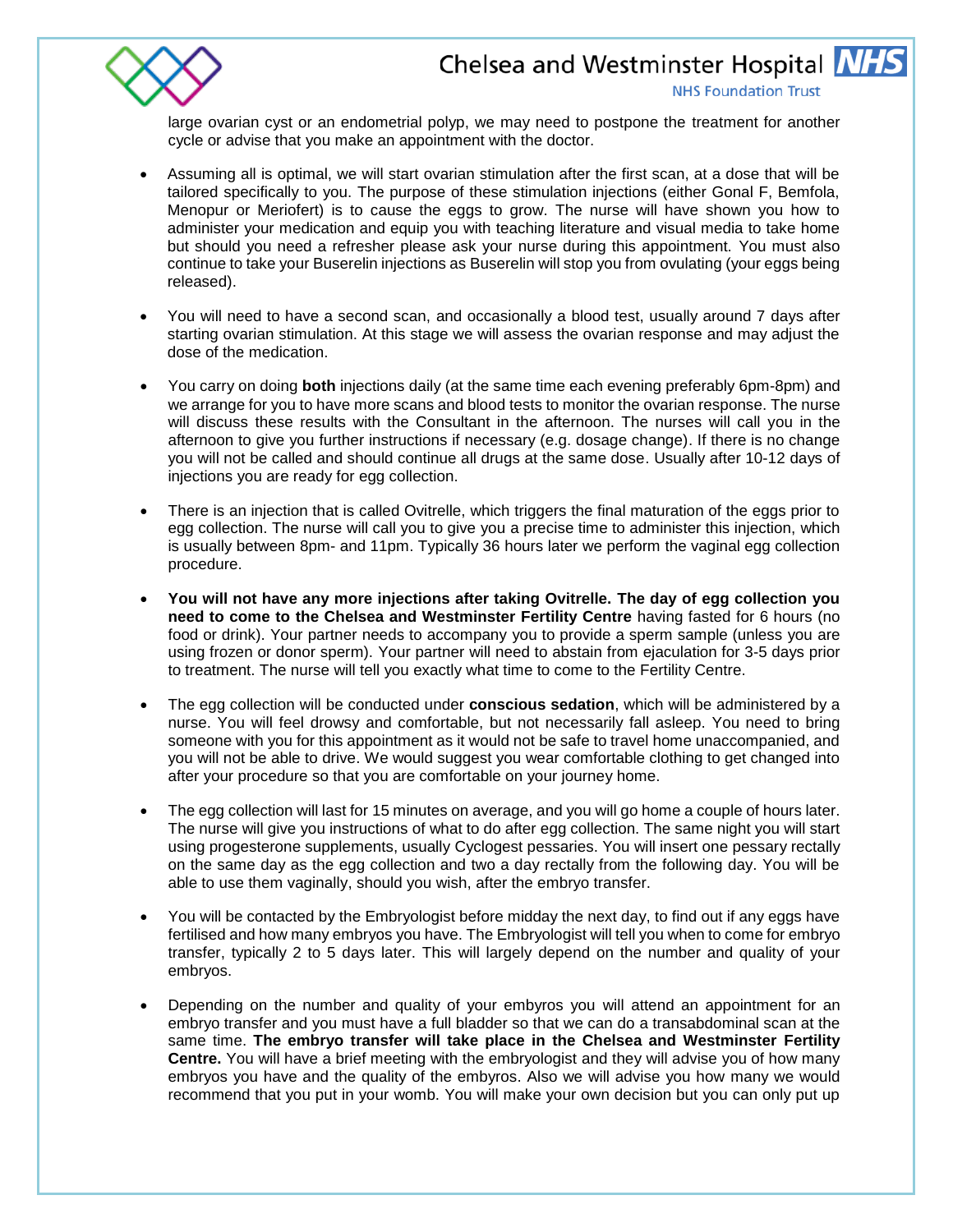

**NHS Foundation Trust** 

to 2 embryos if you are up to 39 years old and up to 3 embryos when you become 40. The embryo transfer feels like a smear test and is done by one of the doctors.

- You will carry on using progesterone supplements until the pregnancy test. Usually we recommend a urinary pregnancy test 2 weeks after the embryo transfer. Sometimes we also recommend intramuscular or subcutaneous injections of progesterone and other medication in addition to the vaginal pessaries.
- We do not routinely offer BhCG blood tests. The urine pregnancy test is very accurate, therefore we do not find the BhCG blood test necessary. If you are unsure you may repeat the urine pregnancy test or go to your GP and ask if they are happy to do a BhCG blood test as this is not funded as part of the fertility treatment.
- If the pregnancy test is positive you will need to carry on using vaginal progesterone pessaries and book a pregnancy assessment scan by contacting the Fertility Centre receptionist on 0203 315 8585. This will be around 4 weeks after the positive pregnancy test.
- If the pregnancy test is negative you will need to stop all medication and wait for a period. Sometimes the bleeding starts before the pregnancy test. If it is only slight bleeding, you must carry on with your medication. If it is a heavy period then you should stop medication, as unfortunately this cycle has failed. In which case you will need to book a follow-up consultation with the doctors for a "failed cycle review" no sooner than 2 weeks after the negative pregnancy test. If you do not have a bleed following a negative test and have waited more than 2 weeks, please contact the nursing team for advice.

**Depending on your medical history and individual case there may be extra steps or drugs involved in your treatment. This will have been planned by the Doctor before you start the treatment, and the team will guide you along the way as required.** 

# **Clinical Risks**

Unfortunately, as you are aware, IVF is not without risks. The doctor will discuss them with you, but you should be aware of the following:

- 1. The risk of poor ovarian response and cycle cancellation. If a cycle is cancelled/abandoned before egg collection, fees will be charged to cover the cost of all work undertaken up to that point. This is usually levied as a partial refund of the IVF fee you paid at the start of the cycle. If you are NHS funded, a cancelled cycle can affect your funding. The clinical team will refer you to the administration team to confirm your funding status.
- 2. The risk of over-response and ovarian hyperstimulation syndrome. We take steps to minimise this risk, including prevention and management, which is below 3%. However, if you develop clinical ovarian hyperstimulation you will normally be admitted to Chelsea and Westminster Hospital through the Accident and Emergency department or to your local hospital via A&E.
- 3. Risks during egg collection, including infection and internal bleeding, are very low (less than 1 in 1000).
- 4. There are practical difficulties collecting eggs and transferring embryos in some cases.
- 5. Occasionally no eggs are collected or no eggs fertilise. In addition, there is a risk that no embryos survive to embryo transfer.
- 6. You must consider the risk of multiple pregnancies and discuss this with your doctor.
- 7. The risk of miscarriage and ectopic pregnancy.

#### **IMPORTANT:**

It is important to remember ovaries don't always respond to stimulation with drugs and we don't always manage to collect eggs. Eggs occasionally fail to fertilise and not all embryos are viable and not all of them survive in culture. There can be no guarantee that you will have extra embryos for freezing.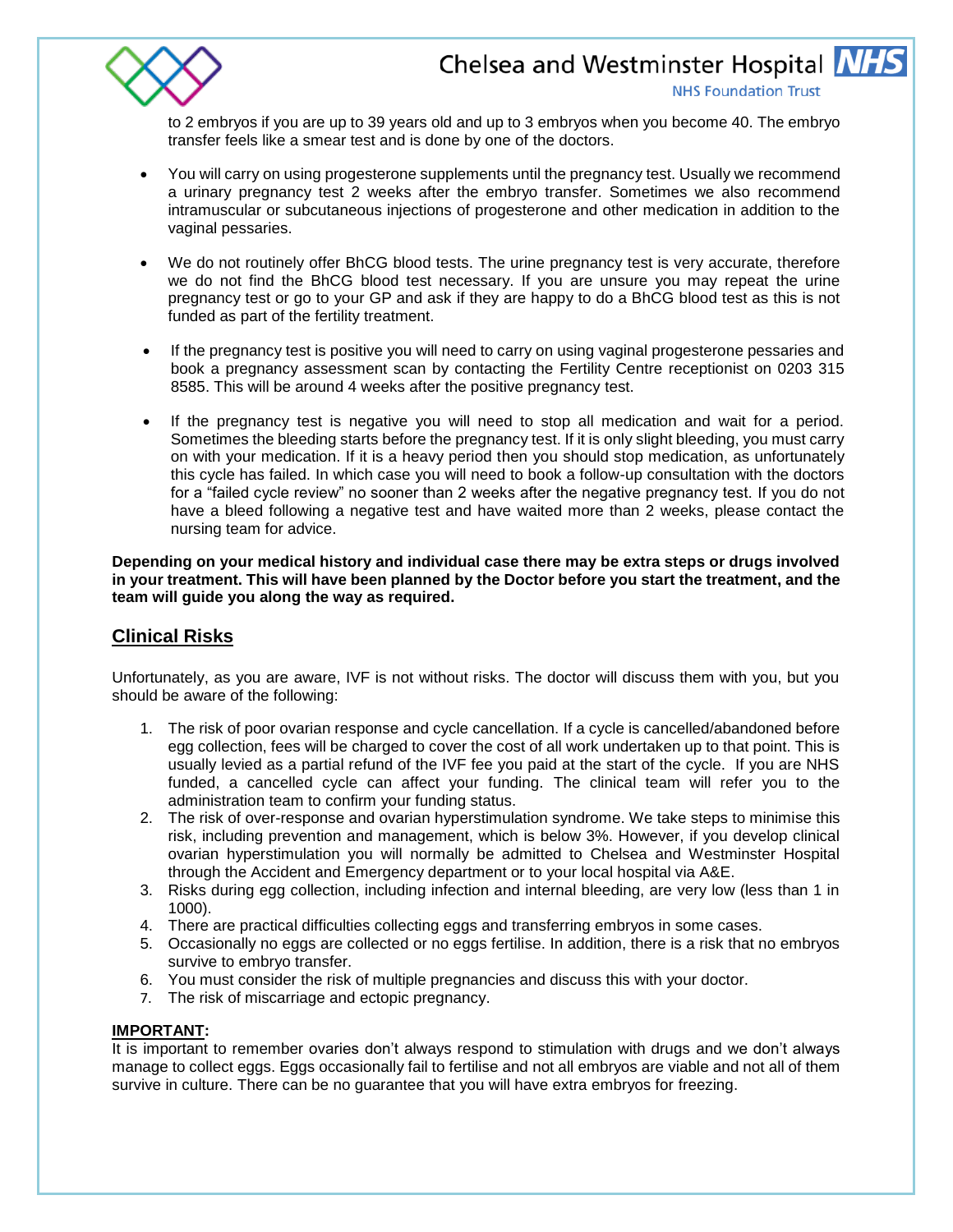

**NHS Foundation Trust** 

If you do ICSI there is a slightly increased risk of congenital abnormalities of the embryo (up by 0.5%– please refer to the patient information on ICSI). If the sperm is extremely poor you will be advised to organize genetic tests for your partner.

### **Step Four: Freezing embryos**

After a treatment cycle of IVF, surplus embryos may be frozen for your future use. Only very good quality embryos will be proposed for freezing. Sometimes we need to freeze all the embryos which meet the suitability requirements for freezing and transfer them back another month. The Doctor will explain all this if necessary.

There are further charges for freezing, storing and the use of spare embryos. If you are NHS funded most Clinical Commissioning Groups (CCGs) will pay for the freezing of embryos and storage for the first year. If you have embryos frozen with us it is imperative that you keep the Fertility Centre up to date with any change of address. Should we be unable to contact you at the time of storage period expiry, we are required by law to dispose of the embryos.

If you are considering transferring frozen-thawed embryos, you will need to see one of the clinicians to discuss your options and you will be provided with further written information. Please make a follow-up consultation with the Doctor to organise this.

# **Transfer of Patient Care**

In the unlikely event of failure of the Centre (such as staffing issues, or equipment failure), we may require to transfer patients to another local IVF centre for on-going care. A Third Party Agreement is in place with Hammersmith IVF Unit so as to cover such eventualities.

## **General Considerations**

Due to the nature of what we do, it can sometimes be difficult to be exact with timings of appointments but we will endeavour to work in partnership with you to meet your needs. On the basis of this understanding please be aware sometimes circumstances are beyond our control and can lead to appointment delays.

# **Counselling**

We appreciate that this is an emotional time for you and your partner and it sometimes helps to alleviate stress to talk to someone. Our counsellor is very experienced in the field of infertility. Anything you discuss with her will be in strict confidence. If you would like to arrange an appointment, please contact the Fertility Centre administration team 0203 315 8585. You have a maximum of three counselling sessions included in your cycle. Please see the counselling leaflet for further information.

*In addition, the Unit has monthly patient support group virtual meetings–please check for dates on the website and contact admin team to book a session*.

### **Funding Your Treatment**

The NHS does not provide universal access to fertility services, and the funding criteria is decided through your local Clinical Commissioning Group (CCG). If you meet the eligibility criteria set by your local Clinical Commissioning Group (CCG) the doctor will complete the funding application for you before you come to the Fertility Centre. You will be notified by post if your funding application has been successful, and an appointment can be made to be seen in clinic to start planning your treatment. If you have not heard from the clinic regarding your funding contact the administration team in the Fertility Centre.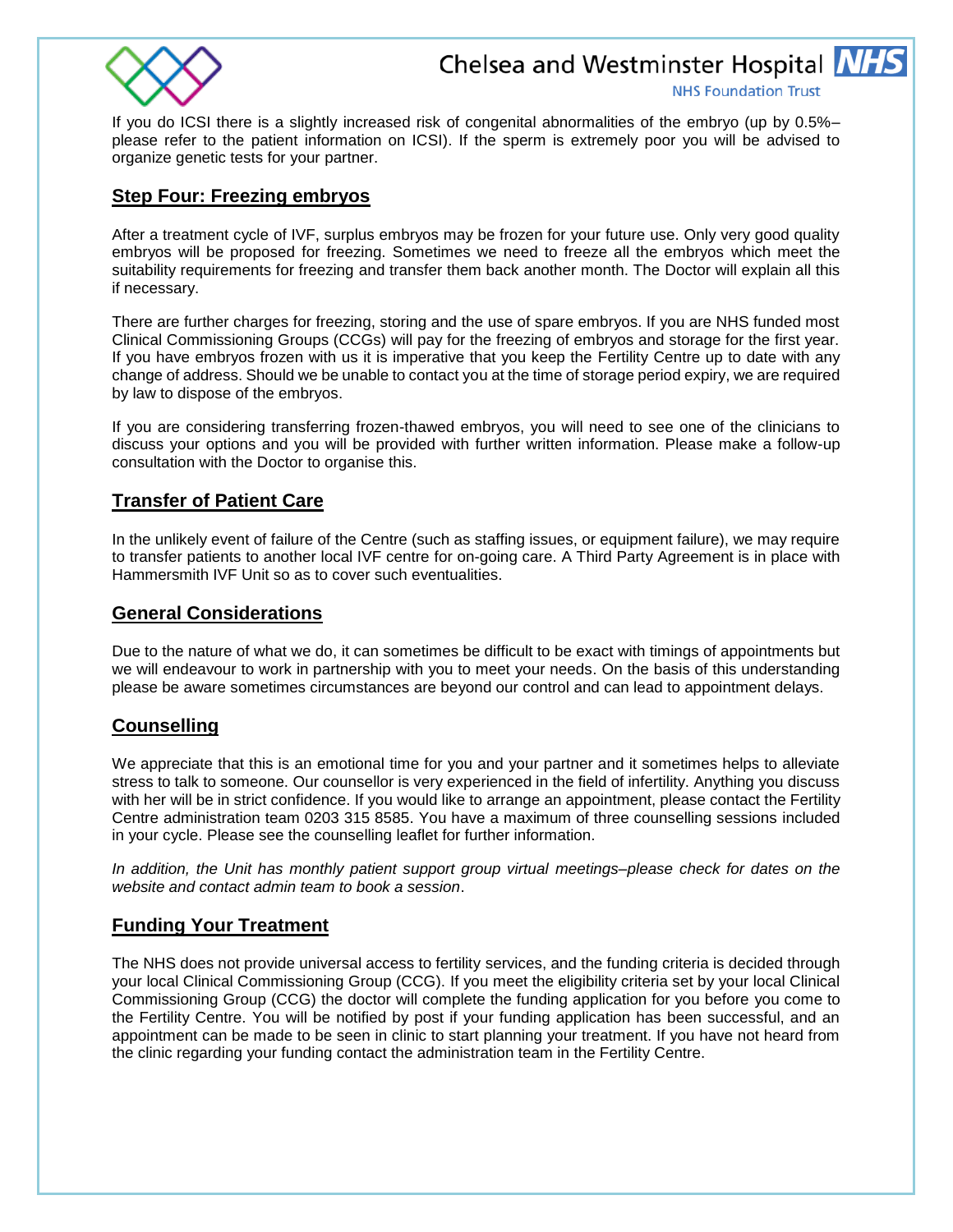

**NHS Foundation Trust** 

Please be aware that there are some parts of an IVF cycle that the CCGs will not fund, for example longterm (more than a year) storage of frozen embryos, or for a frozen embryo transfer cycle if it exceeds 12 months from the time the embryos were created.

If you are not eligible for CCG funded treatment, you can have treatment as a privately paying patient. Please make an appointment to see your Doctor by contacting the Fertility Centre on 0203 315 8585 or West Middlesex Private Patients on 020 8321 5791.

#### **Additional Measures**

There is some evidence that in some circumstances additional measures can be taken to improve your chances of success. We endeavour to limit any such treatment to those which have an evidence base, i.e. they are proven to work. However, we understand that proof is not always available, and will recommend additional treatments in selected cases on an empirical basis. Additional measures may include:

- **Practice embryo transfer:** To ensure we can have a smooth entry into the womb**.**
- **Saline scan:** To check for abnormalities inside the womb**.**
- **Endometrial scratch:** Please see information leaflet.
- **Assisted hatching:** If you have had repeated failed treatment cycles, despite having good quality embryos, making an artificial hole in the outer shell of the embryos may help with the implantation process.
- **IMSI:** If your partner's sperm sample is very poor (i.e. low count and poor morphology or shape), IMSI (which is a variation of ICSI) may help in selecting sperm that is more normal.
- **Embryo glue:** If you have had repeated failed treatment cycles, despite having good quality embryos, exposing the embryos to an "adhesive" solution prior to embryo transfer may increase the chance of implantation of the embryo in the womb.
- **Hysteroscopy:** A small operation to have a direct look inside the womb.
- **Natural killer cell assessment:** In common with clinics all over the world, with the exception of some Central London units, **we do not measure NK Cells**. Whilst we agree that there may well be some immunological reason that some women do not conceive, there is no evidence that the measurement of NK Cells allows us to identify these women.

For further information on these treatment & evidence including independent reviews please visit the governing body HFEA website at [https://www.hfea.gov.uk/treatments/treatment-add-ons/.](https://www.hfea.gov.uk/treatments/treatment-add-ons/)

If you are NHS funded, many of these additional measures are not included in the funding provided by your CCG, but you can opt to self pay for these elements of your treatment to improve your chances of conception.

### **Side-Effects of Drugs**

Prostap and Buserelin can cause menopausal symptoms, including tiredness, headaches, night sweats, hot flushes, nausea and mood changes.

Gonal-F, Bemfola, Menopur and Meriofert can cause: headaches, breast tenderness, nausea and tiredness. When you are nearing the time of egg collection you may feel heaviness or pulling inside your abdomen as your ovaries will be enlarged.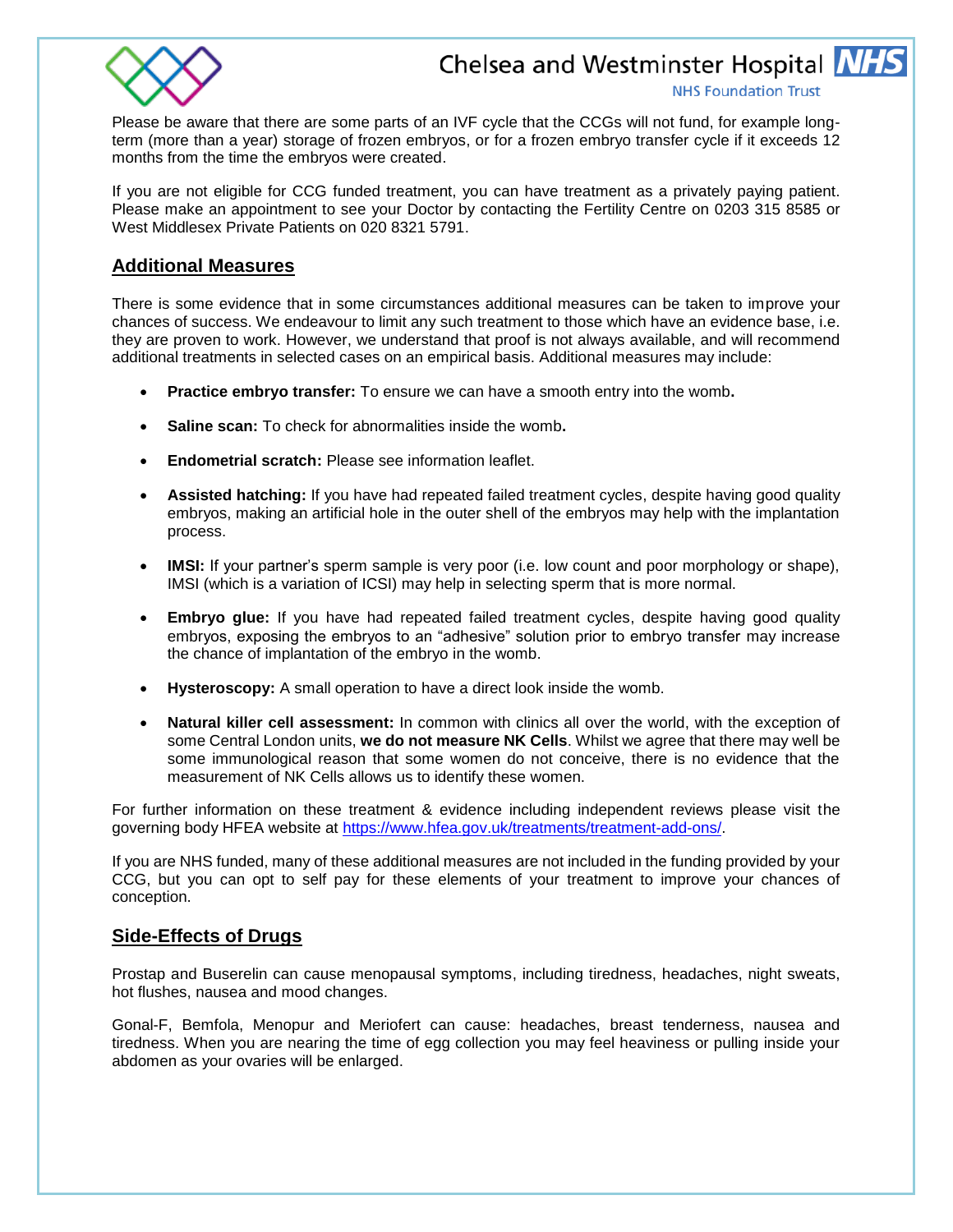

**NHS Foundation Trust** 

The Cyclogest pessaries can cause bloating and constipation. This will be explained in more detail postegg collection.

Fyremadel can cause localised skin irritation, which normally subsides after a few days.

# **CONTACT INFORMATION**

The Fertility Centre West Middlesex Fertility Unit 4th Floor, Lift bank D Women's Day Unit Chelsea and Westminster Hospital West Middlesex Hospital Fulham Road Twickenham Road London SW10 9NH Middlesex TW7 6AF Fertility Centre directory 0203 315 8585 Fertility Nurse Tel: 0208 321 5435

Admin team: 0208 321 5791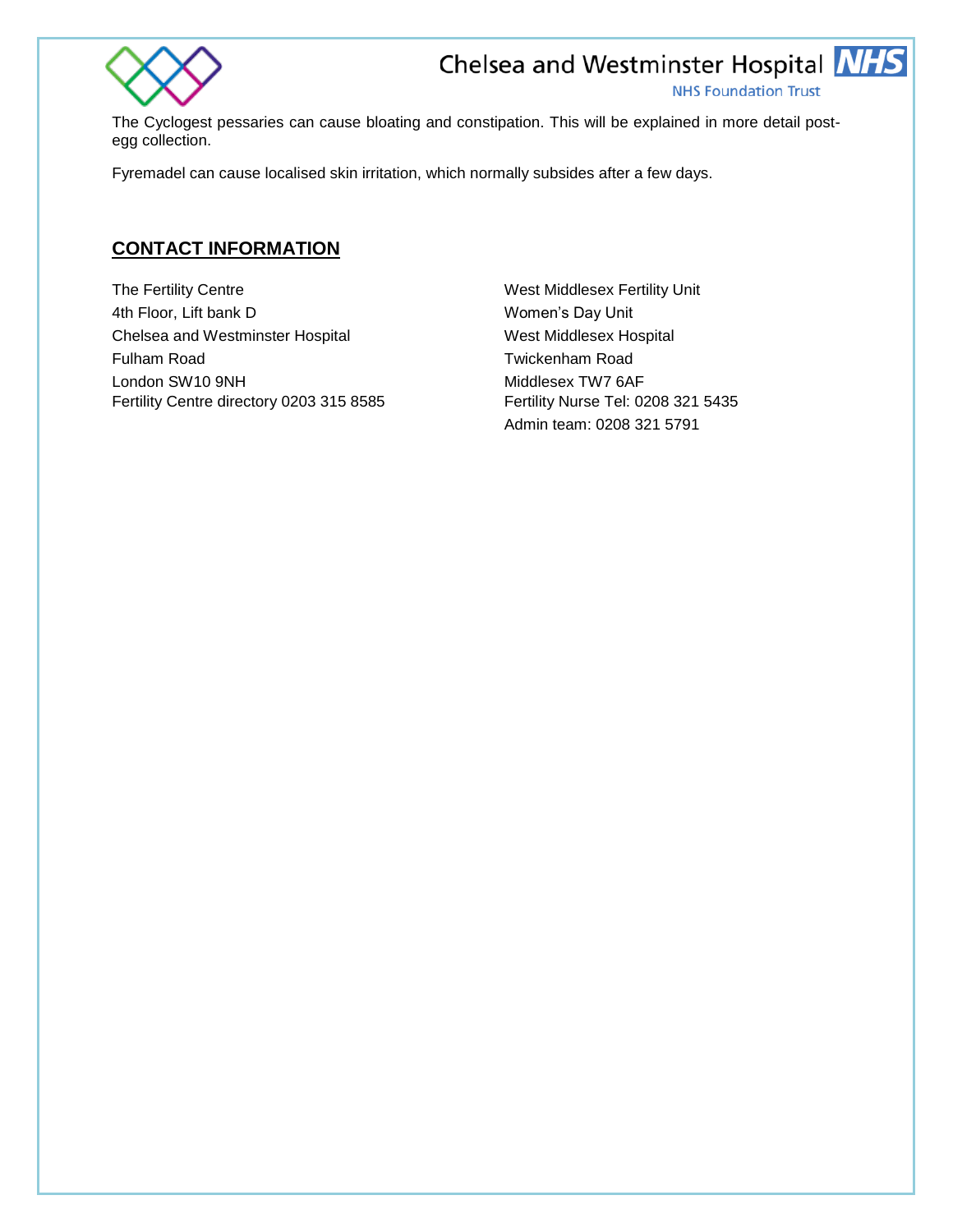

Chelsea and Westminster Hospital **NHS NHS Foundation Trust** 

# **Frequently Asked Questions**

# **Hours of service**

The treatment scans for IVF/ICSI take place Monday, Wednesday and Friday between 9am and 11am at West Middlesex Hopsital.

The fertility treatments (egg collections, embryo transfers etc.) take place at Chelsea and Westminster Fertility Centre Monday to Friday between 9am and 4pm. Embryo transfers also take place on Saturday between 10am and 1pm.

West Middlesex hospital pharmacy is open Monday–Friday from 9:15am to 5:30pm.

## **Prices**

You can find the current price list on the Fertility Centre website or you can enquire at reception.

For treatments and pharmacy drugs you will pay your fees to the Unit. All invoices must be settled in full in advance of your embryo transfer and full payment of your planned treatment will be required prior to your nurse consultation.

Storage fees must be paid in advance and notification to destroy samples must be made in writing prior to a new storage year commencing. Storage fees are annual so will incur the full cost regardless of when we receive your consent to discard.

### **Changes to treatment plans**

Your Consultant will have made an individualised plan for your treatment cycle, however it is possible we may recommend changes to the plan depending on how the cycle progresses. In some circumstances this may incur additional costs. For example:

- 1) Additional medication may need to be purchased depending on how you respond to the treatment
- 2) We may recommend changing from IVF to ICSI on the day of egg collection depending on the semen analysis, please ensure you are aware of the additional cost of ICSI if this was to be required.
- 3) We may recommend freezing the embryos rather than fresh embryo transfer for safety or if there are factors which may affect the chances of success (for example due to OHSS risk, thin endometrium, endometrial polyps, or raised progesterone levels). This is then followed by Frozen Embryo Transfer.

Any proposed changes to the agreed treatment plan will be discussed with you along with the cost implications, details of changes and any risks, if you have any questions surrounding the cost of treatment, please contact the administration team on 0203 315 8585 or via email on [chelwest.acu@nhs.net.](mailto:chelwest.acu@nhs.net)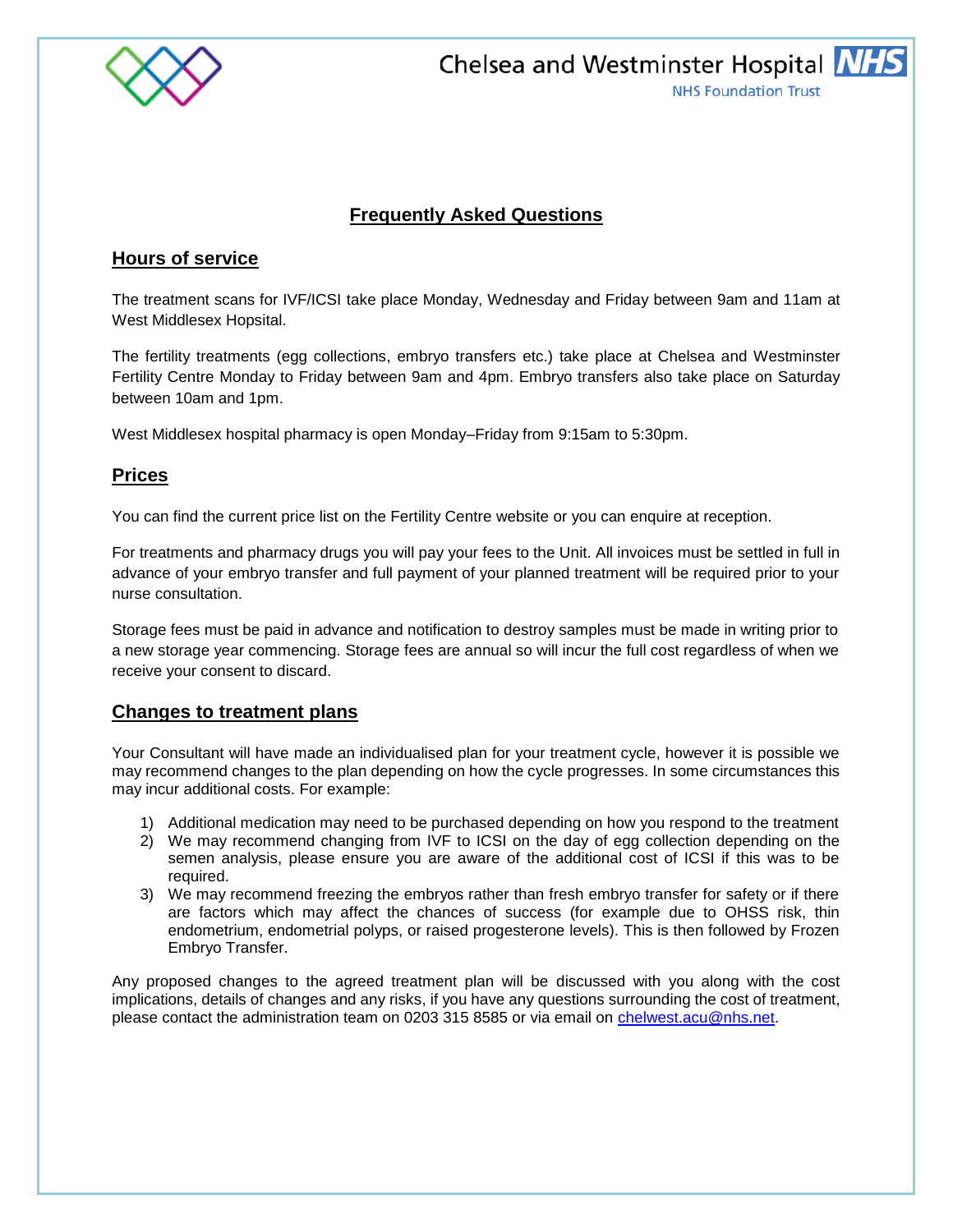

Your Consultant will make a treatment plan for you and you will be treated by the team. There is no arrangement for each Consultant to personally treat his/her own patients. However, all scans and blood test results are reviewed by one of the Consultants each day and all management decisions are made by the Consultants. The published success rates of the Fertility Centre, which you can find on the Fertility Centre website and HFEA, include private patients.

# **Emails, queries and out-of-hours care**

Fertility treatment works best when couples fully understand the process. We understand that often you have questions about your treatment so we would encourage you to book a follow up appointment with your Consultant to discuss this if you have started treatment as it is not appropriate for Consultants to provide medical advice via email or telephone, unless by prior appointment.

During your treatment you will discuss your queries with our doctors or nurses, who will get advice from the Consultant on duty for that day. If you need assistance during your treatment, you will call the nurses in the Fertility Centre on 0203 315 8585 and leave a message. You will be called back by the nurse the same afternoon or the next morning, depending on the urgency of the matter. If there is a need for out-of-hours urgent care, you will call the Fertility Centre helpline and speak to the on call nurse.

In an emergency you will go to Accident & Emergency and you will be admitted to the Gynaecology ward under the care of the Consultant on call for Gynaecology. Please ensure you let the the fertility nurses know that you have been admitted to hospital.

As it is very common for patients to have non-specific aches and pains following IVF, the nurses will often advise the patient to go to their GP, the Early Pregnancy Unit or A&E if there are concerns out-of-hours and/or in the early stages of pregnancy.

Early pregnancy assessment: if there are no problems, we routinely carry out pregnancy assessment scans at 7-8 weeks of pregnancy and you will then be discharged from the fertility service to the antenatal care team. Please ask about how you can be referred to West Middlesex or Chelsea and Westminster Hospital for your antenatal care on the NHS or privately on the Kensington Wing.

If a patient wishes to have private care in early pregnancy, on a one-to-one basis, and your consultant is not available personally, they may refer to another consultant.

# **How should I dispose of used needles or sharps?**

You should use a sharps bin to dispose of used needles or sharps. A sharps bin is a specially designed rigid box with a lid that is available on prescription (FP10 prescription form) from your GP or pharmacist. You will receive one from the Fertility Centre before you start your injections. When full, the box can be collected for disposal by your local authority or you can return the bin sealed to the Fertility Centre.

### **Used needles**

Used needles must not be bent or broken before disposal, and you must never try to recap a needle.